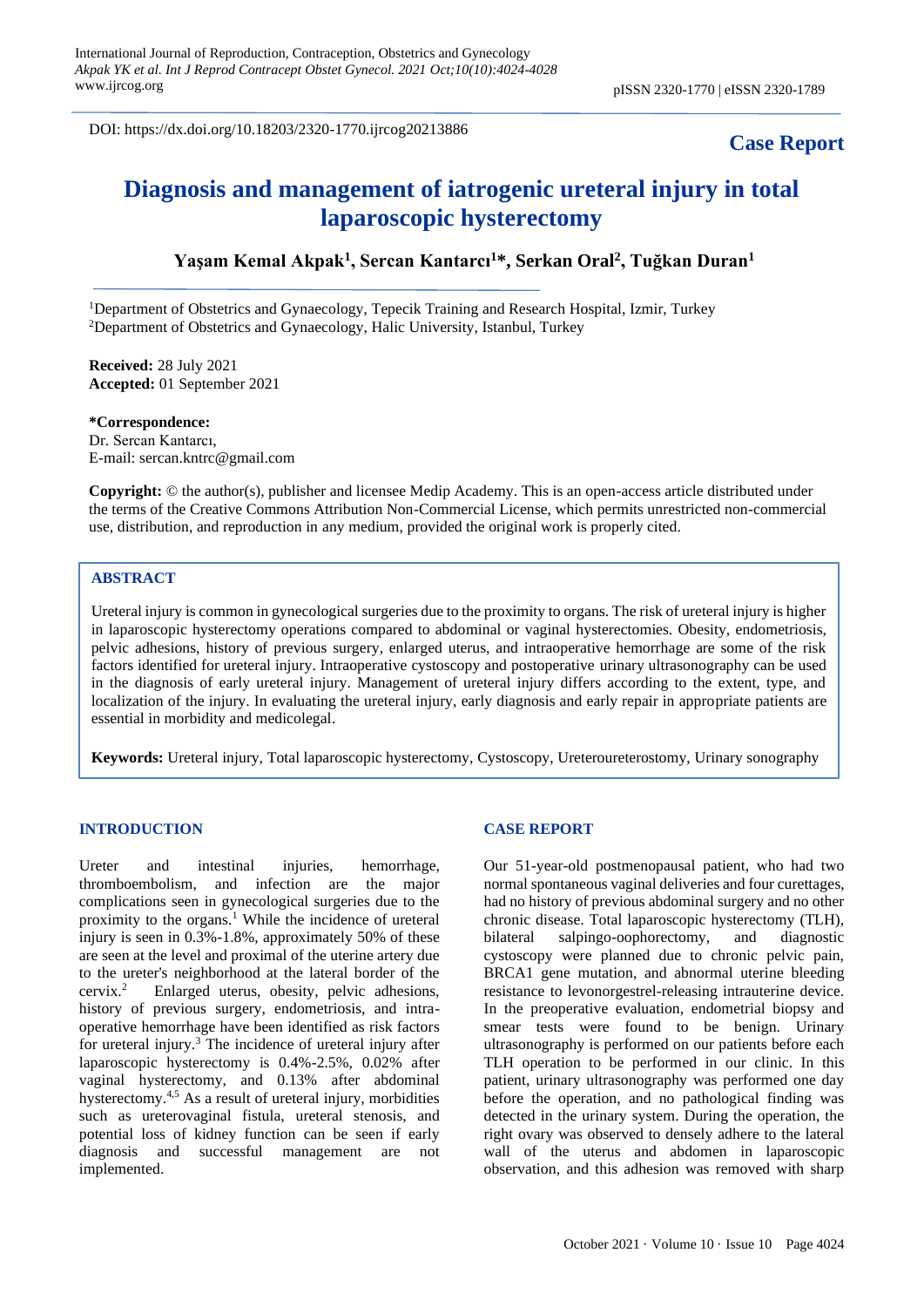and blunt dissections. TLH BSO and diagnostic cystoscopy procedure were completed. The duration of intra-abdominal gas was 45 minutes, and the total operation time was 70 minutes. In our clinic, the integrity of the bladder wall and jet flow from the bilateral ureteral orifice is evaluated by cystoscopy after each TLH, and jet flow from both ureters was seen intraoperatively in our patient. Urinary ultrasonography revealed right grade 1 renal pelviectasis. CT urography revealed slight enlargement of the right kidney collecting system and right ureter and delayed right kidney function. It was observed that creatinine values, which were 0.8 mg/dl on the 1st postoperative day, were 1.2 mg/dl. The patient was consulted to the urology. On the 2nd postoperative day, a nephrostomy catheter was inserted by interventional radiology, anterograde pyelography was performed in the same session, obstruction in the right kidney collecting system was inserted, and the lower end of the ureter was observed.

The patient was evaluated in the urology council, and a decision was made for explorative laparotomy. On the 4th postoperative day, the patient was operated by the urology department. Right ureter obliteration, which was thought to be connected to the advanced bipolar sealing device, was observed 4 cm proximal to the ureterovesical junction. Ureteroureterostomy was performed over the ureter with a 4.6 Fr 28 cm double-J stent (DBJ), and the procedure was terminated. Postoperative urea-creatinine and electrolyte values were normal. On the 4th postoperative day of the ureteroureterostomy, the nephrostomy catheter was removed, and the double-J stent was found to be in place with direct radiography. On the 9th postoperative day after TLH and the 5th postoperative day after ureteroureterostomy, the patient was discharged with full recovery, with the plans to come for the control one week later and DBJ 6 weeks later.

## **DISCUSSION**

Gynecological surgeries are responsible for 65%-75% of iatrogenic ureteral damage.<sup>6</sup> Enlarged uterus, obesity, pelvic adhesions, history of previous surgery, endometriosis, and intra-operative hemorrhage have been identified as risk factors for ureteral injury.<sup>3</sup> The ureter is most vulnerable to injury during several steps of pelvic surgery, when ovarian veins are cut, when uterine arteries are cut, near the ureterovesical junction during dissection of the bladder, and during vaginal cuff closure.<sup>7</sup>

Advanced bipolar devices are one of the safe methods used in tissue dissection and provide hemostasis during surgery. Advanced bipolar devices provide hemostasis by vessel compression and fusing collagen and elastin in the walls of blood vessels through electrical bipolar energy. Lateral thermal energy dissipation that can damage tissue is limited to 2 mm.<sup>8</sup> In monopolar energy, tissue and lateral thermal effects reach higher temperatures. It is recommended to use electrosurgical instruments with the shortest possible application time and low power settings to avoid undesirable tissue damage.<sup>9</sup> Although our case did not have a history of previous surgery, iatrogenic ureteral injury at the level of the uterine artery was observed as a risk factor during the adhesiolysis of dense pelvic adhesions resulting from possible previous pelvic infections. Postoperative symptoms are usually abdominal or right flank pain, vomiting, hematuria and are usually diagnosed in 7-10 days postoperatively.<sup>10</sup> In our case, the patient did not have any symptoms until the nephrostomy.

Ureteral injury can be suspected and evaluated by direct visualization of ureteral dilatation or interruption and the absence of ureteral peristalsis, or it can be diagnosed by the presence of hematuria and absence of ureteral jet flow in cystoscopy. While bladder injury can be detected in 52%-87% intraoperatively, the rate of detecting ureteral injury is 4%-12%.<sup>3</sup> Although cystoscopy is not recommended routinely after gynecological surgeries, it is recommended to be performed in cases where the suspicion of urological injury is high, or the surgical experience is not high, although there are different opinions in the literature.<sup>11</sup> Some normal cystoscopy findings interpreted as "abnormal" may lead to unnecessary intervention. Some urological injuries, such as thermal injury, may not be immediately visible during cystoscopy.<sup>12</sup> In our case, despite the iatrogenic ureteral injury, peristalsis and jet flow were observed in both ureteral orifices in the diagnostic cystoscopy performed after the operation.

Urinary ultrasonography is a low-cost and useful diagnostic method used in the evaluation of ureteral injury after hysterectomy. It can be a reliable alternative to IVP, especially in countries with limited medical resources.<sup>13</sup> Urinary ultrasonography is preferred compared to IVP because of its cost-effectiveness, no need for contrast material, and similar effectiveness in diagnosing hydronephrosis.<sup>14</sup> Color Doppler ultrasonography can also be used to evaluate ureteral jet flow. <sup>15</sup> In our case, on the postoperative first day, grade 1 hydronephrosis was detected in the preoperatively normal urinary ultrasonography findings, and further investigation and treatment were planned.

In cases where the postoperative ureteral injury is suspected, the best diagnostic tool is contrast computed tomography (CT) with excretory phase according to the European Association of Urology (EAU) and the American Urological Association (AUA).<sup>16,17</sup> Findings that can be detected on CT include ureteral extravasation, urinoma, hydronephrosis, and ascites. In addition, retrograde or anterograde pyelography is one of the radiological diagnostic methods with high sensitivity for ureteral injury, especially when stenting is applied.<sup>18</sup> In our case, CT urography was taken as the second examination after renal ultrasonography. Delayed right kidney function was observed in CT urography, and no contrast material transfer into the right collecting system was observed. Therefore, there is no contrast material filling in the right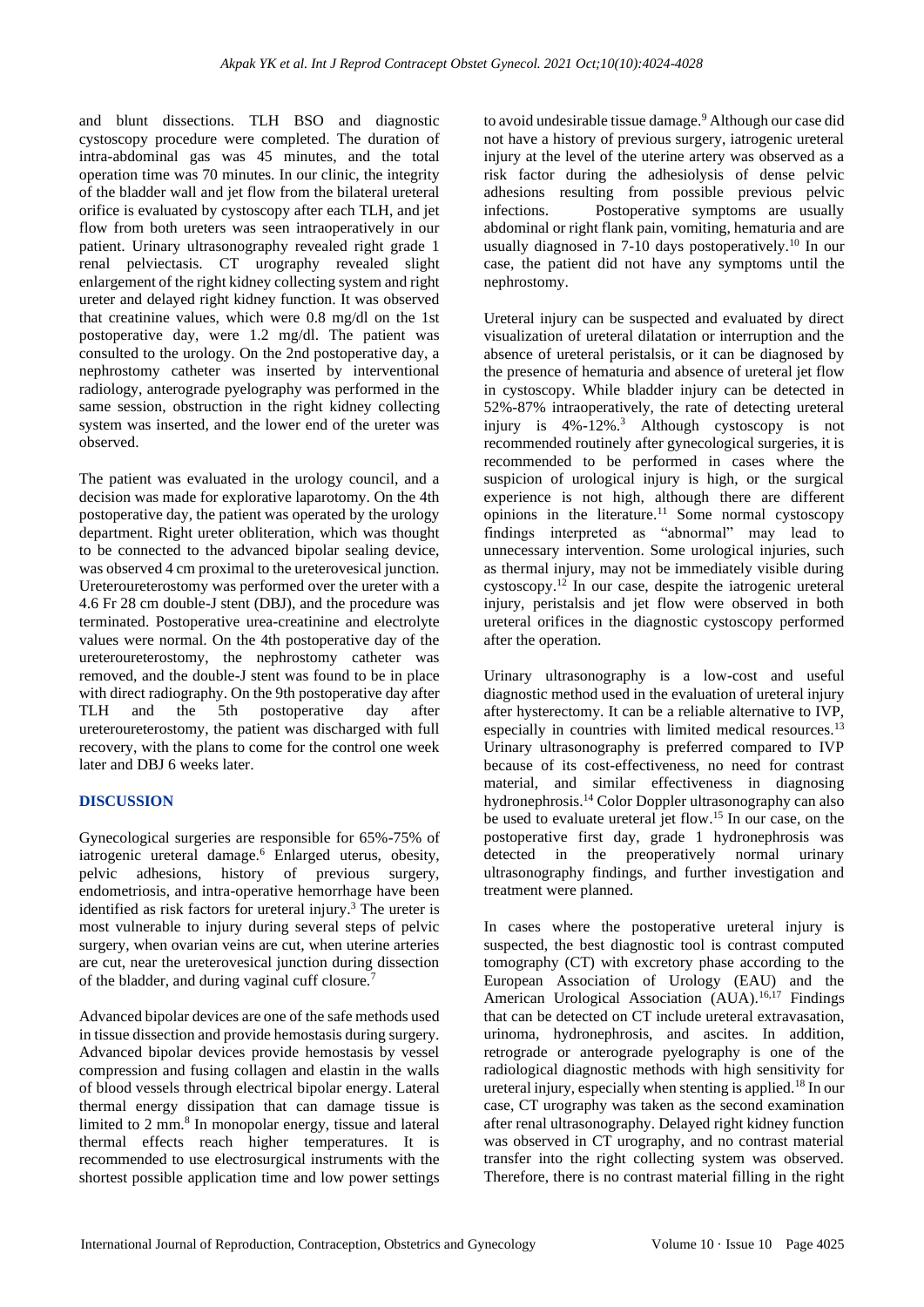ureter. With these findings, a diagnosis of distal ureteral injury was made.



**Figure 1: Grade 1 pelviectasis.**



**Figure 2: (a and b) In the coronal section, delayed right kidney function was observed. Contrast material transfer into the right collecting system was not observed. (c and d) In the transverse section, delayed right kidney function was observed. Contrast material transfer into the right collecting system was not observed.**



**Figure 3: Anterograde pyelography distal ureteral obstruction.**



**Figure 4: (a) Ureteral injury before anastomosis, (b) view after ureteroureterostomy.**



**Figure 5: Double J stent and nephrostomy.**

According to EAU and AUA, urethral pathologies detected during surgery should be intervened if the patient is stable. If the patient is unstable or has a significant colonic injury requiring colectomy, definitive treatment is delayed by recommending ureteral ligation and urinary diversion procedures with a nephrostomy catheter. Although early repair is contradictory, it can be applied in the first 72 hours postoperatively. After this period, the ureteral stent, nephrostomy, or both procedures are delayed for six weeks to avoid the inflammatory process.<sup>19</sup> Although it varies according to the type and size of the ureteral injury, it heals spontaneously in 75% of the patients after stenting.<sup>18</sup> In our case, the early surgery option was successfully applied, and the patient was operated on on the 4th day and was discharged on the 9th day.

The surgical repair method to be chosen varies depending on the size, type, localization of the ureteral injury, and trauma type. Treatment options for proximal ureteral injury include ureteroureterostomy, ureterocalycostomy,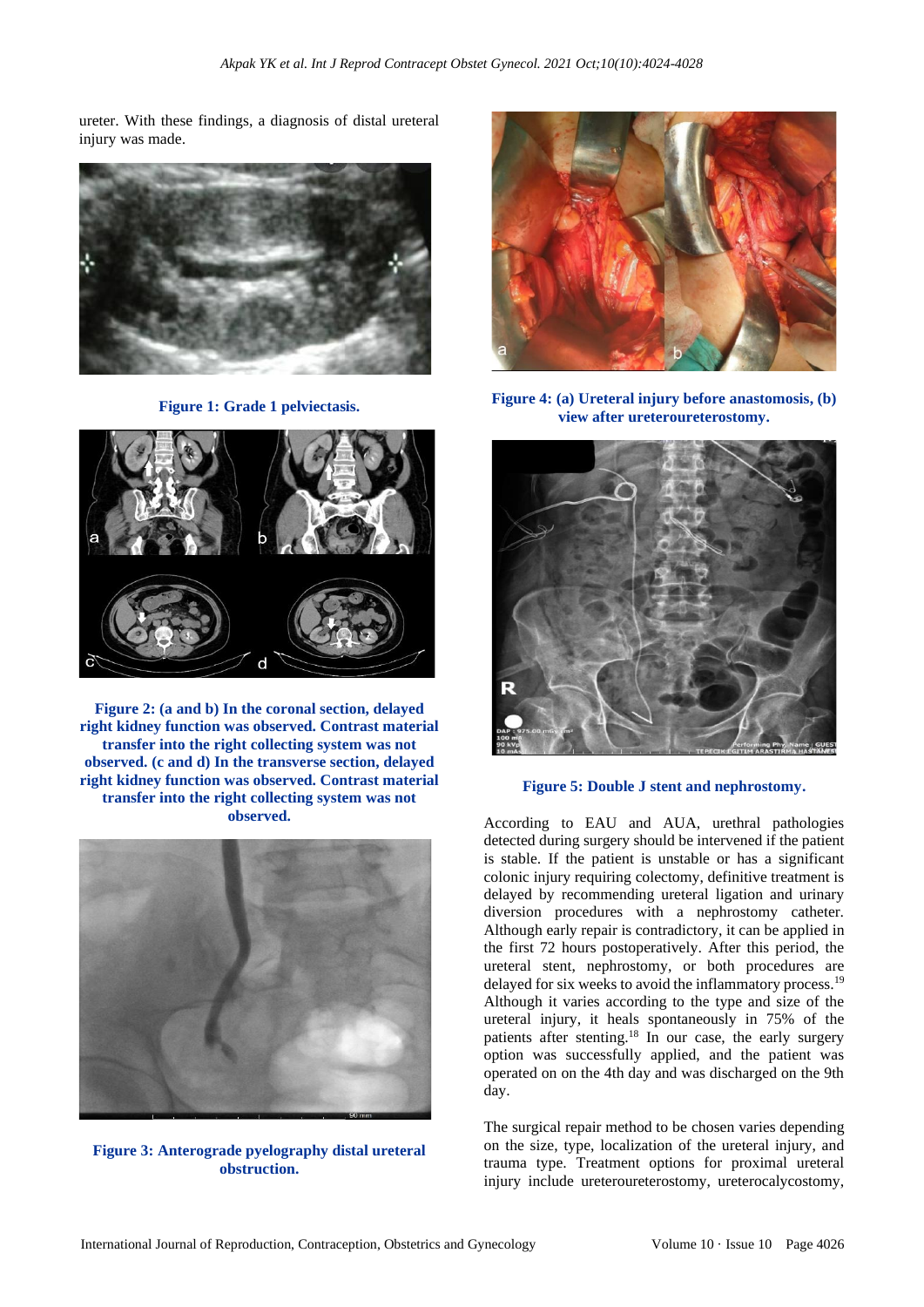transureteroureterostomy, intestinal transposition, and auto-transplant.<sup>16</sup> Ureteroureterostomy is preferred if the lesion is smaller than 3 cm, and tension-free anastomosis can be performed.<sup>20</sup> In our case, the Gibson incision ureteroureterostomy method was preferred, which is the ideal incision for the extraperitoneal approach of accessing the distal ureter. Lower pole ureterocalicostomy is recommended when there is a risk of fibrosis or ischemia in the renal pelvis. $21$  Transureteroureterostomy can be performed in patients with ureteral tissue loss greater than 3 cm.<sup>16</sup> One of the methods described in the literature for urethral stricture or injury is buccal mucosal graft, first described in  $1999.^{22}$  It is used to avoid intestinal transposition in long or complex proximal or complex proximal or mid-urethral injuries where ureteroureterostomy is not possible.

Most iatrogenic ureteral injuries occur at the distal ureteral level. Since distal injuries are at the level of the internal iliac artery, they are at high risk for ischemia. Therefore, according to EAU and AUA, reimplantation and stent placement are recommended instead of ureteroureterostomy for injuries distal to the iliac vessel.16,17 When tension-free reimplantation is not possible, the surgeon may use a Psoas attachment or a Boari flap to close the opening. The Boari flap provides a tension-free ureteroneocystostomy to close longer openings in the medial to distal ureteral injuries. For longer openings, the Boari flap can be combined with a Psoas hitch.

#### **CONCLUSION**

In our case, the patient had no postoperative symptoms. The ureteral injury was suspected when newly developing renal pelvic ectasia was detected by preoperative and postoperative renal ultrasonography, which we routinely performed after total laparoscopic hysterotomy operations. Although the ureteral injury is usually diagnosed in 9-10 days postoperatively according to the literature, although our was asymptomatic, we suspected ureteral injury by routine postoperative urinary ultrasonography and planned further examination and treatment. In this way, the diagnosis was made on the 1st postoperative day and the nephrostomy catheter on the 2nd postoperative day. The definitive treatment of the ureteroureterostomy on the 4th postoperative day showed the importance of urinary ultrasonography and a multidisciplinary approach in the early diagnosis of ureteral injuries.

*Funding: No funding sources Conflict of interest: None declared Ethical approval: The study was approved by the Institutional Ethics Committee*

#### **REFERENCES**

1. Mäkinen J, Johansson J, Tomás C, Heikkinen AM, Fraser J, Tomás E, et al. Morbidity of 10.110 hysterectomies by type of approach. Hum Reprod. 2001;16(7):1473-8.

- 2. Vakili B, Chesson RR, Kyle BL, Gist R, Zheng YT, Nolan TE. The incidence of urinary tract injury during hysterectomy: A prospective analysis based on universal cystoscopy. Am J Obstet Gynecol. 2005;192(5 SPEC. ISS.):1599-604.
- 3. Adelman MR, Bardsley TR, Sharp HT. Urinary Tract Injuries in Laparoscopic Hysterectomy: A Systematic Review. J Minim Invasive Gynecol. 2014;21(4):558-66.
- 4. Gilmour DT, Das S, Flowerdew G. Rates of rates of urinary tract injury from gynecologic surgery and the role of intraoperative cystoscopyf. Obstet Gynecol. 2006;107(6):1366-72.
- 5. Ostrzenski A, Radolinski B, Ostrzenska KM. A Review of Laparoscopic Ureteral Injury in Pelvic Surgery. Obstet Gynecol Surv. 2003;58(12):794-99.
- 6. Teeluckdharry B, Gilmour D, Flowerdew G. Urinary tract injury at benign gynecologic surgery and the role of cystoscopy. Obstet Gynecol. 2015;126(6):1161-9.
- 7. Jacob GP, Vilos GA, Al Turki F, Bhangav G, Abu-Rafea B, Vilos AG, et al. Ureteric injury during gynaecological surgery - lessons from 20 cases in Canada. Facts, views Vis Ob Gyn. 2020;12(1):31-42.
- 8. Baggish MS, Clark J, Firestein S. Thermal ureteral injury secondary to use of the ligasure device during subtotal abdominal hysterectomy. J Gynecol Surg 2005;21:(2):21:81.
- 9. Sutton PA, Awad S, Perkins AC, Lobo DN. Comparison of lateral thermal spread using monopolar and bipolar diathermy, the Harmonic ScalpelTM and the LigasureTM. Br J Surg. 2010;97(3):428-33.
- 10. Manoucheri E, Cohen SL, Sandberg EM, Kibel AS, Einarsson J. Ureteral injury in laparoscopic gynecologic surgery. Rev Obstet Gynecol. 2012;5(2):106-11.
- 11. Kilinc E, Akpak YK. A rare case of unrecognized and uncommon bladder perforation after transobturator tape procedure. Case Rep Med. 2015;2015:3-5.
- 12. Chi AM, Curran DS, Morgan DM, Fenner DE, Swenson CW. Universal cystoscopy after benign hysterectomy: examining the effects of an institutional policy. Obstet Gynecol. 2017;127(2):369-75.
- 13. Vanderpuye V. Renal sonography in the diagnosis of renal obstruction or hydronephrosis in patients with cervical cancer. J Clin Ultrasound. 2002;30(7):424-7.
- 14. Suprasert P, Euathrongchit J, Suriyachai P, Srisomboon J. Hydronephrosis after radical hysterectomy: A prospective study. Asian Pacific J Cancer Prev. 2009;10(3):375-8.
- 15. Karadeniz T, Topsakal M, Eksioglu A, Ariman A, Basak D. Renal hemodynamics in patients with obstructive uropathy evaluated by color Doppler sonography. Eur Urol. 1996;29(3):298-301.
- 16. Kitrey ND, Djakovic N, Gonsalves M, Kuehhas FE,